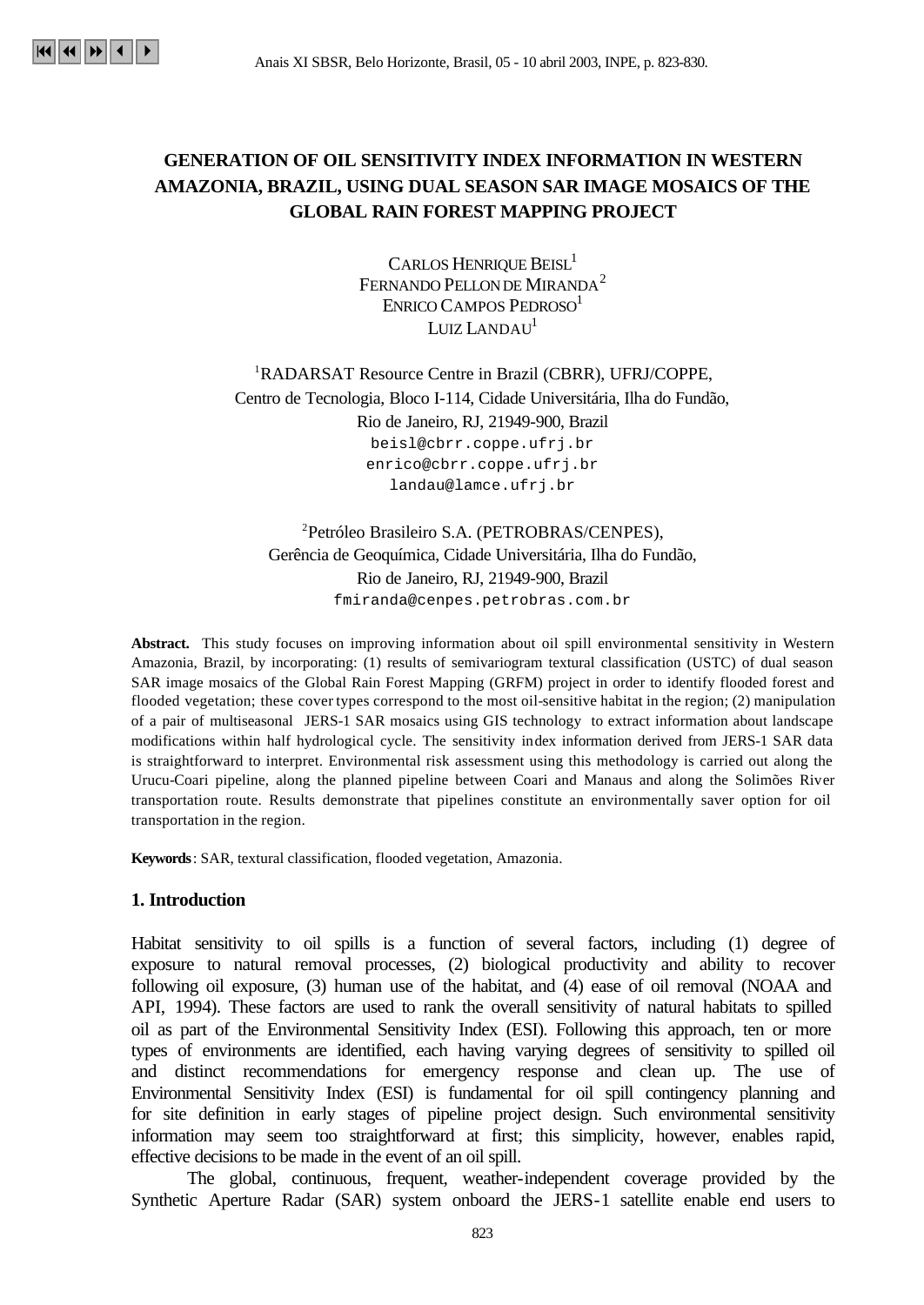monitor rapidly changing conditions in cloud-covered, rain forest regions. Potential applications for pipeline engineering and environmental protection in Amazonia include understanding and management of flood hazards.

The Japanese Earth Resources Satellite (JERS-1) was launched on February 11, 1992; the mission ended on October 11, 1998. Such a satellite included a SAR system with a 75-km wide strip of L-band, HH polarization image data to be acquired at a resolution of 18 meters (NASDA *et al.*, 2000). The recurrence cycle was 44 days; observations were made with a look angle of 35 degrees.

Schmullius and Evans (1997) pointed out that L-band and HH polarization are optimal SAR parameters for monitoring flooded forests. Therefore, JERS-1 SAR can be considered a prime tool for flood mapping in Amazonia. In addition, the orbital configuration also made JERS-1 particularly suiTable for continuous mapping of the hydrological cycle in the Amazon River basin, as data were acquired with adjacent passes on consecutive days. This acquisition manner yielded temporally homogeneous data over large areas. As a result, JERS-1 SAR images have been extensively used to mapping the spatial and temporal distribution of flooding in this rain forest region (Forsberg *et. al.* 2000).

The Global Rain Forest Mapping (GRFM) project is an international cooperation effort led by the National Space Development Agency of Japan (NASDA), with the aim of producing spatially and temporally contiguous JERS-1 SAR data sets over the tropical belt of the Earth. The GRFM data set is organized in semi-continental, 100 m resolution, image mosaics that are provided free of charge to the international science community for research and educational purposes.

All mosaics generated within the GRFM project are available in CD-ROM format (NASDA *et al.*, 2000). Due to the large sizes of the 100 m data files derived from fullresolution JERS-1 SAR images, it was considered necessary to divide them into smaller mosaics, or tiles, typically embracing a 5° by 5° region. This procedure has been carried out in order to ensure that users with relatively limited computer capacity can display and work with the data.

## **2. Research Objective**

The objective of this paper is to extract sensitivity index information in regional scale directly from dual season GRFM SAR image mosaics using the Unsupervised Semivariogram Textural Classifier (USTC). Mapped oil-sensitive environments are subsequently inserted in a Geographic Information System (GIS) for environmental risk assessment along pipelines and along the Solimões River oil transportation route, Western Amazonia, Brazil.

## **3. Study Area**

PETROBRAS transports 6 million cubic meters of natural gas per day from the Urucu River region to a terminal in the vicinities of Coari, a city located in the right margin of the Solimões River (**Figures 1 and 2**). The 280 km long Urucu-Coari pipeline is solely used nowadays to transport 60 thousands barrels of oil per day from the Urucu oil and gas province to the Solimões terminal (TESOL). This oil is then shipped to another terminal in Manaus (TEMAN).

At the city of Coari, water level changes between dry and wet seasons attained a difference of 14 meters (**Figure 3**). The strong seasonal character of the Amazonian climate gives rise to four distinct scenarios in the annual hydrological cycle: low water, high water, receding water, and rising water. These scenarios constitute the main reference for the definition of oil spill response planning by PETROBRAS in the region.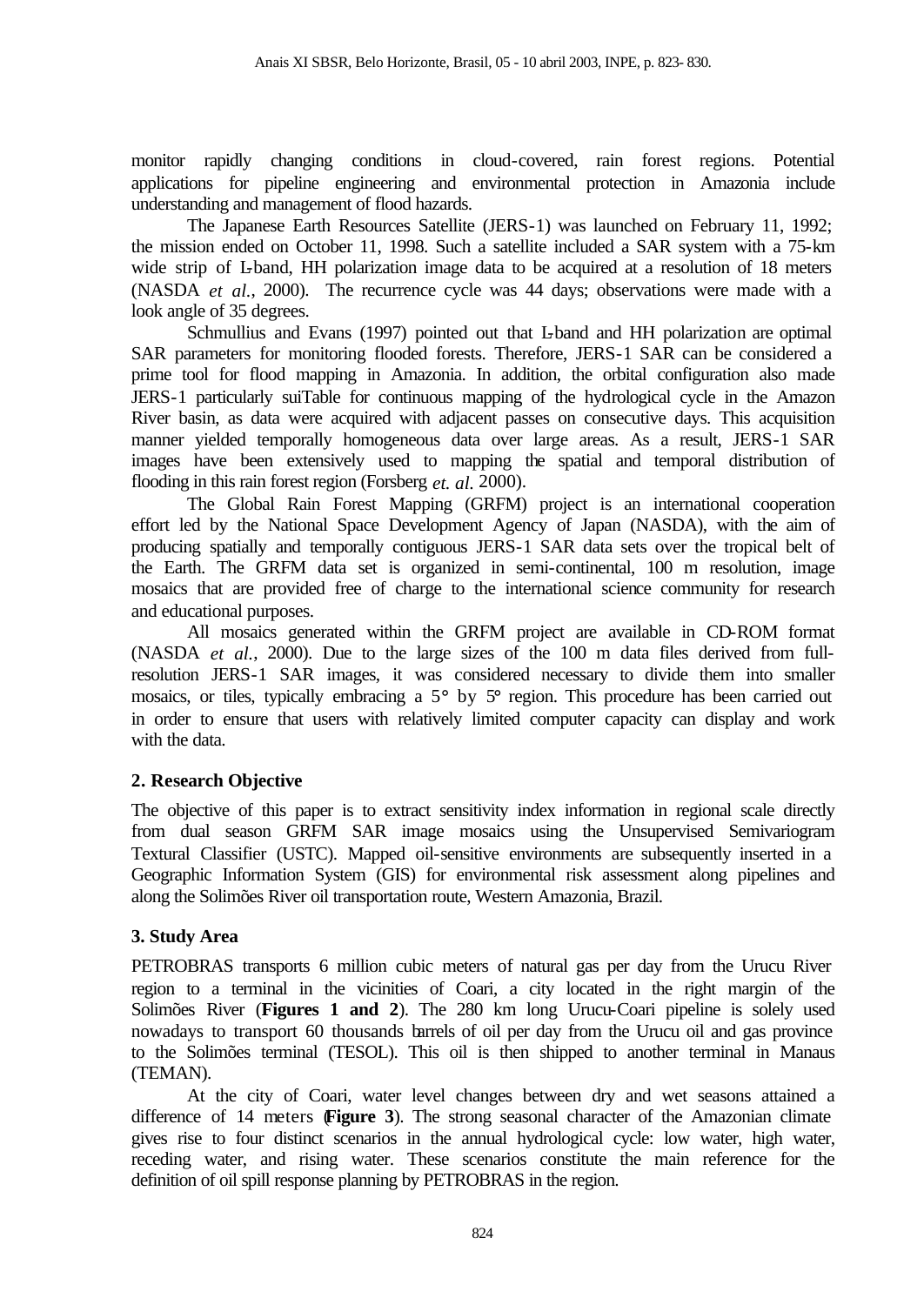JERS-1 SAR data depicted in dual season GRFM SAR image mosaics are used in this study to monitor seasonal inundation phenomena, in order to highlight flooded areas sensitive to oil spills (**Figures 1 and 2**). These mosaics are of semi-continental scale, with a pixel size of 100 meters and acquisition dates corresponding to subsequent periods of dry and wet climate (NASDA et al., 2000). SAR image tiles covering the study area are as follows: 112 and 113 (low flood; October, 1995); 312 and 313 (high flood; May, 1996).

## **4. Environmental Sensitivity Index (ESI) In Western Amazonia**

The basis for the definition of a sensitivity index to oil spills in Western Amazonia is the relationship between physical and biological characteristics of the fluvial environment. Based on field surveys and previous studies, Araújo *et al.* (2002) distinguished different habitats in this region, as shown in **Table 1**. These habitats were used to rank the overall sensitivity of fluvial areas in Western Amazonia to spilled oil as part of the Environmental Sensitivity Index (ESI). The most sensitive fluvial environment to oil spills was given an index of 10b; the least sensitive, an index value of 1 (**Table 1**). Visual inspection of the high flood GRFM mosaic (**Figure 2**) indicates a widespread occurrence of double bounce reflections off flooded forests. Such a backscatter mechanism occurs when the JERS-1 SAR beam reflects off both the tree trunks and the smooth reflective surface of the water. JERS-1 SAR images therefore demonstrate that the study area was extensively by covered flooded forests in May 1996, which is the most oil-sensitive habitat described in Table 1 (ESI Ranking  $= 10b$ ).

| <b>ESI</b><br><b>RANKING</b> | <b>HABITATS</b>                                       |
|------------------------------|-------------------------------------------------------|
|                              | Manmade structures                                    |
| $\mathcal{D}_{\mathcal{L}}$  | Exposed rocky platform or outcrop                     |
| 3                            | Rapid / waterfall                                     |
|                              | Scarp / cliff                                         |
|                              | Exposed sand / gravel beach or bank                   |
| 6                            | Sheltered sand / gravel beach or bank                 |
|                              | Exposed mud beach or bank                             |
| 8                            | Sheltered mud beach or bank                           |
| 9                            | Confluence of rivers and lakes                        |
| 10a                          | Aquatic vegetation bank (macrophytes)                 |
| 10b                          | Flooded vegetation (igapós, várzea, chavascal, campo) |

| Table 1. Oil Spill Environmental Sensitivity Index (ESI) for fluvial regions of Amazonia. |
|-------------------------------------------------------------------------------------------|
| Source: Araújo <i>et al.</i> (2002).                                                      |

## **5. Image Processing**

Reliance on spatial structure for remote sensing data classification is useful when the textural characteristics of an image are more important than its spectral information content. In the case of a single-frequency/single polarization spaceborne radar system such as the JERS-1 SAR (L-band/HH polarization), it is appropriate to choose a classifier that considers a pixel value in the context of its nearest neighbors. One way to carry out this approach is to examine image texture using the semivariogram function.

The Unsupervised Semivariogram Textural Classifier USTC is a deterministic classifier, which provides the option of combining both textural and radiometric information (Miranda et al., 1997). Radiometric information is conveyed by the despeckled digital number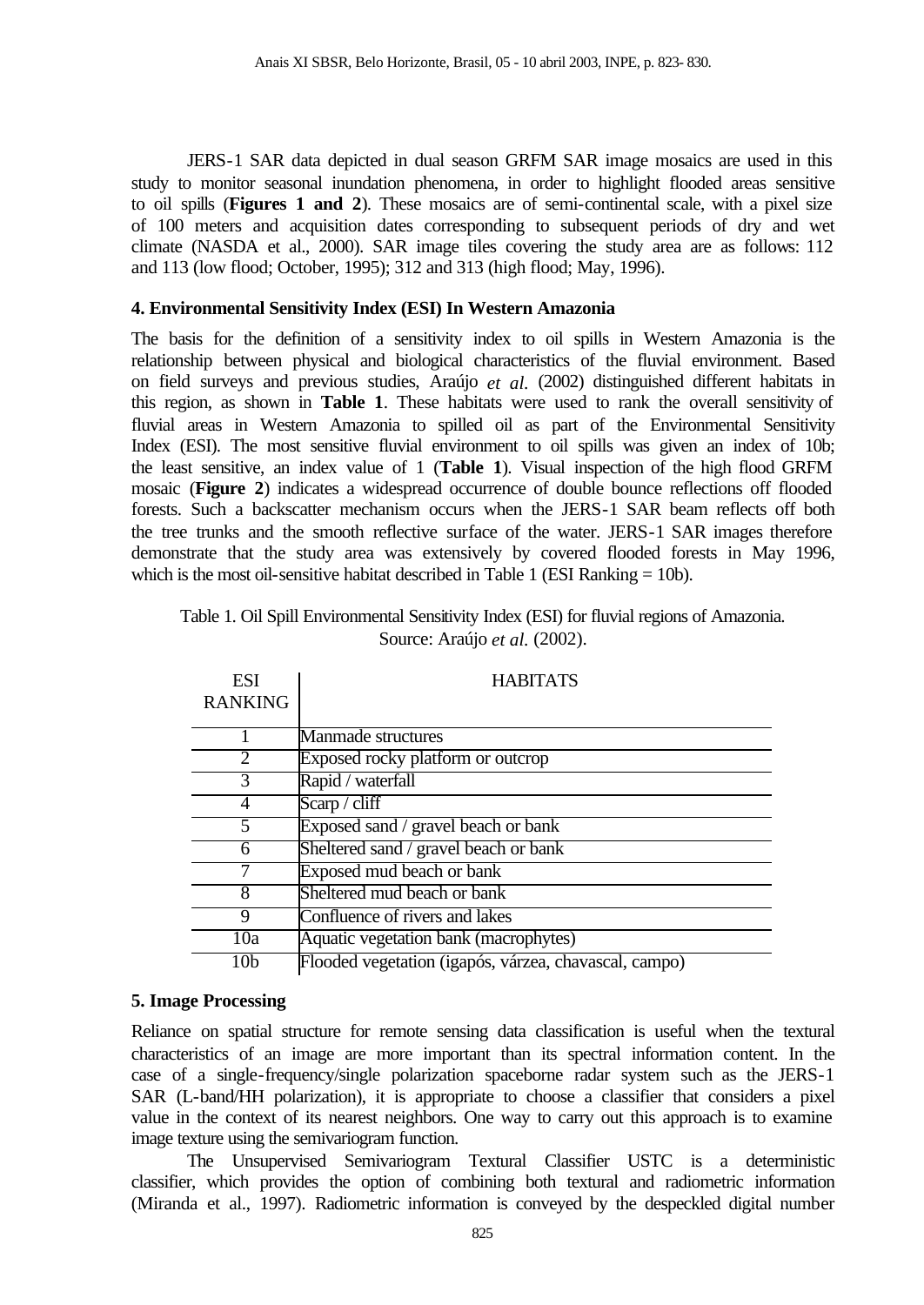$(DN<sub>dsp</sub>)$  value. Textural information is described by the shape and value of the circular semivariogram function, which has the following form:

$$
\gamma
$$
 (x<sub>0</sub>, h) = (1/2n)  $\sum$ <sup>2\pi</sup>  $_{\theta=0}$  (DN(x<sub>0</sub>+r) -  $\mu$ <sub>H</sub>(x<sub>0</sub>)), where:

 $\gamma$  (x<sub>0</sub>,h) is the semivariogram function at pixel location x<sub>0</sub> and radial lag distance of h pixels; DN(x<sub>0</sub>+r) is the digital number value at radial lag distance r from x<sub>0</sub> (radius h, angle θ);  $\mu$ <sub>H</sub>(x<sub>0</sub>) is the mean value of a circular neighborhood of radius H, center  $x_i$ ; H is the maximum radial lag distance (in pixels) suiTable to describe the data; n is the number of pixel neighbors at radial lag distance h. Textural information is also described by the digital number variance in a circular neighborhood of radius H around the pixel  $x_0$  ( $\sigma$   $^2$ <sub>H</sub>(x<sub>0</sub>)). The DN variance is included in the classification procedure because it reflects the value of the semivariogram function for a very large lag distance (greater than H).

The ISODATA clustering algorithm is applied in order to carry out the unsupervised classification of this set of vectors. After the unsupervised classification, results obtained from the clustering program are merged together through interactive class aggregation (an aggregate is a grouping of one or more classes considered to be of thematic significance).

The Unsupervised Semivariogram Textural Classifier (USTC) was applied in this study to discriminate and map cover types associated to the following scattering mechanisms: (1) specular reflection (mostly open water, but also pasture, clear cuts and airstrips); (2) double bounce (mostly flooded forest, but also urban areas); (3) diffuse backscatter (upland forest); (4) predominantly forward scattering (flooded vegetation with low to intermediate values of biomass above water). Results for low and high flood GRFM SAR image mosaics are shown in **Figures 4 and 5**, respectively. Flooded forest and flooded vegetation correspond to the most oil-sensitive habitat described in **Table 1** (ESI Ranking = 10b) and are therefore submitted to further analysis in a GIS environment.

## **6. Manipulation of Environmental Sensitivity Index (ESI) Information Using a GIS**

Probably the single most significant aspect of GIS is the ability to combine different spatial data together. The purpose of making such combinations is to identify and describe spatial associations present in the data, and to use models for analysis and prediction of spatial phenomena. In this study, we use a method of comparison and combination of USTCclassified images in pairs (low and high flood). When two USTC-classified mosaics are combined, the result is a newly derived image that can be visually inspected for spatial associations. Correlation of cover types representative of oil-sensitive habitats using a pair of multiseasonal JERS-1 SAR mosaics is certainly enlightening.

The method used in this study for combining image pairs is called matrix overlay. Each combination of cover types from the two input USTC-classified GRFM SAR mosaics is assigned an output class (**Figure 6**). The goal is to utilize knowledge about these change detection classes (from low to high flood) to extract information about landscape modifications within half hydrological cycle. The most remarkable landscape change is represented by class C15', which corresponds to upland forest in October 1995, to flooded forest in May 1996. It is important to point out that this class accounts for the 15,95% increase in area of the most oil-sensitive habitat in the ESI Ranking (10b).

The USTC-classified GRFM SAR mosaics are also combined to define a Seasonal Sensitivity Index Ranking (SSIR). First, we assign weights for each cover type mapped in Figures 4 and 5. Such weights qualitatively express how these remotely-sensed classes are impacted in the event of an oil spill. Furthermore, we calculate the sum of weights corresponding to the change detection classes defined in **Figure 6**. These values are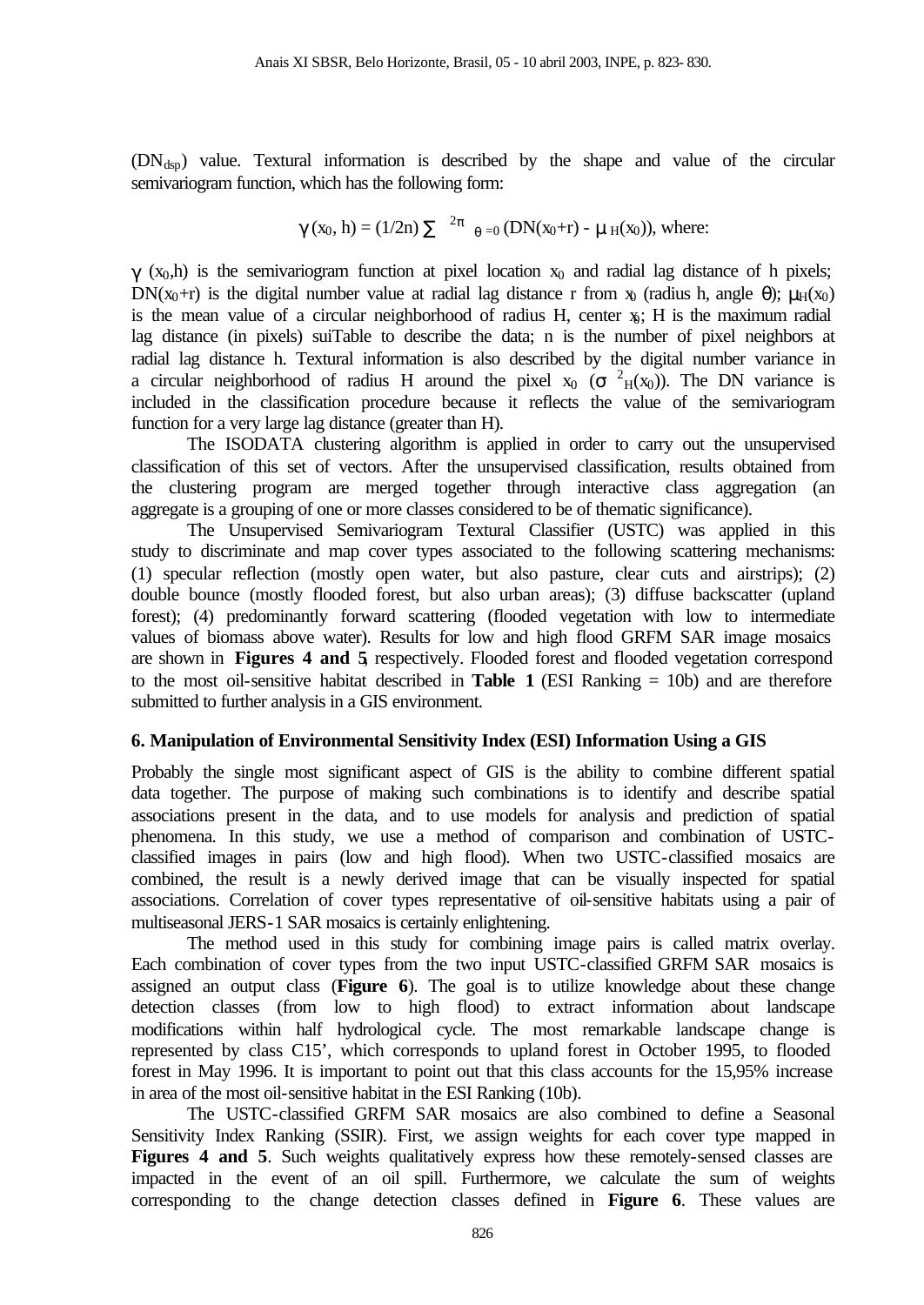subsequently grouped together to define five broad SSIR categories, as follows: very high  $(SSIR = 20)$ , high  $(SSIR = 15)$ , intermediate  $(SSIR = 10)$ , low  $(SSIR = 5)$  and very low  $(SSIR = 15)$  $= 0$ ). These SSRI categories correspond to a new set of map classes.

Finally, we identified the spatial distribution of the SSIR map classes along pipelines and along the Solimões River oil transportation route, within a regional buffer 20 km wide. The buffer areas correspond to the Urucu-Coari pipeline, to the location of the planned pipeline between Coari and Manaus, and to the Solimões River transportation route between the Solimões (TESOL) and Manaus (TEMAN) terminals. In the Urucu-Coari pipeline, SSIR map classes associated with very high (SSIR  $= 20$ ) to high (SSIR  $= 15$ ) oil spill seasonal sensitivity comprises 10,9% of the 20-km buffer area (**Figure 7**). In the region embracing the planned pipeline between Coari and Manaus, SSIR map classes associated with very high  $(SSRI = 20)$  to high  $(SSIR = 15)$  oil spill seasonal sensitivity comprises 43,30% of the 20-km buffer area (**Figure 7**). This value is remarkably lower than the one observed along the Solimões River transportation route between TESOL and TEMAN (57.60%; see **Figure 7**). Such a result demonstrates that pipelines constitute an environmentally saver option for oil transportation between Coari and Manaus.

## **7. Conclusions**

This study focuses on improving information about oil spill environmental sensitivity in Western Amazonia, Brazil, by incorporating: (1) results of USTC classification of dual season GRFM SAR image mosaics in order to identify flooded forest and flooded vegetation; these cover types correspond to the most oil-sensitive habitat in the region (ESI Ranking  $= 10b$ ); (2) manipulation of a pair of multiseasonal JERS-1 SAR mosaics using GIS technology (matrix overlay method) to extract information about landscape modifications within half hydrological cycle. The sensitivity index information derived from JERS-1 SAR data is straightforward to interpret and constitutes a representation of the original ESI product conceived by PETROBRAS.

The most remarkable landscape change in the study area is represented by the conversion of upland forest in October 1995, to flooded forest in May 1996. This change detection class accounts for the 15,95% increase in area of the most oil-sensitive habitat in the ESI Ranking (10b).

Sensitivity information from the dual season USTC-classified GRFM SAR mosaics is obtained within a 300 m buffer embracing the Urucu-Coari pipeline project design area. Results demonstrate that this pipeline is mostly situated in areas where oil spill environmental sensitivity is not high throughout the hydrological cycle.

The USTC-classified GRFM SAR mosaics are also combined to define a Seasonal Sensitivity Index Ranking (SSIR). Environmental risk assessment using SSIR is carried out along the Urucu-Coari pipeline, along the planned pipeline between Coari and Manaus, and along the Solimões River transportation route between TESOL and TEMAN. Results are as follows: (1) the Urucu-Coari pipeline is mostly situated in areas where oil spill environmental sensitivity is not high throughout the hydrological cycle; (2) pipelines constitute an environmentally saver option for oil transportation between Coari and Manaus.

## **8. Acknowledgments**

JERS-1 SAR mosaics used in this study have been provided by courtesy of the Global Rain Forest Mapping Project (GRFM), © NASDA/MITI. This research is fully supported by PETROBRAS (Petróleo Brasileiro S.A.).

## **References**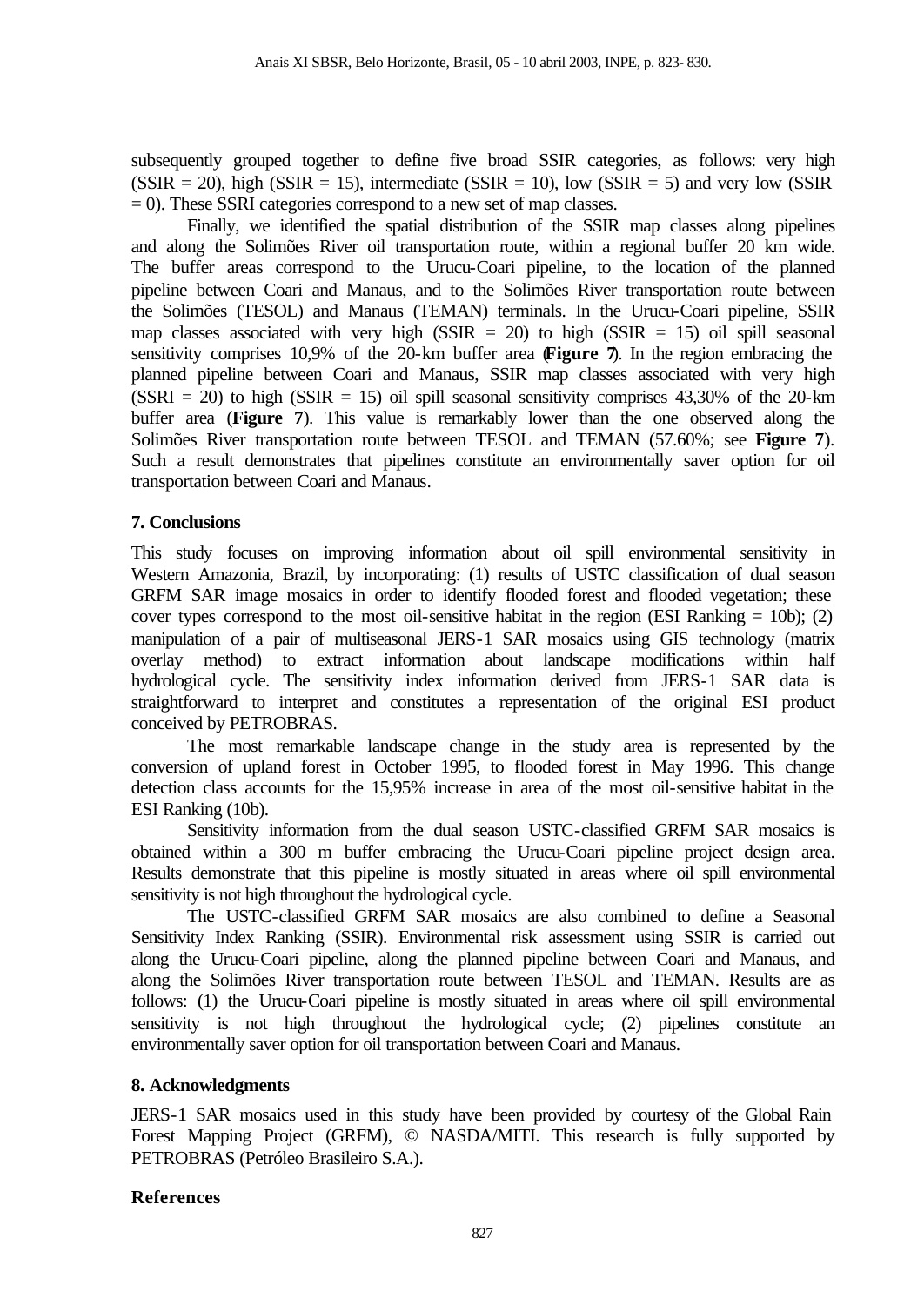Araújo, S.I., Silva, G.H., and Muehe, D., 2002, Adaptação do Índice de Sensibilidade Ambiental a Derramamento de Óleo da NOAA às Feições Fluviais Amazônicas, *PETROBRAS-CENPES Internal Report*, Unpublished.

Forsberg, B. R., Hashimoto, Y., Rosenqvist, A., and Miranda, F.P., 2000, Tectonic fault control of wetland distributions in the Central Amazon revealed by JERS-1 radar imagery. *Quaternary International*, **72**, 61-66.

Miranda, F.P., Fonseca, L.E.N., Beisl, C.H., Rosenqvist, A., and Figueiredo, M.D.M.A.M., 1997, Seasonal mapping of flooding extent in the vicinity of the Balbina Dam (Central Amazonia) using RADARSAT-1 and JERS-1 data. In *RADARSAT for Amazonia: Results of ProRADAR Investigations* (Ottawa: Canada Centre for Remote Sensing, Natural Resources Canada), pp. 187-191.

NASDA (National Space Development Agency of Japan), JPL (Jet Propulsion Laboratory), JRC (Joint Research Centre of the European Commission), and ASF (Alaska SAR Facility), 2000, JERS-1 Global Rain Forest Mapping Project – South America, 1995-1996, Volume 1, CD Data Storage.

NOAA (National Oceanic & Atmospheric Administration) and API (American Petroleum Institute), 1994, Options for minimizing environmental impacts of freshwater spill response, 135 pp.

Schmullius, C.C., and Evans, D.L., 1997, Synthetic aperture radar (SAR) frequency and polarization requirements for applications in ecology, geology, hydrology, and oceanography: a tabular *status quo* after SIR-C/X-SAR. *International Journal of Remote Sensing*, **18**, 2713-2722.



Figure 1. Low flood (October 1995) GRFM image mosaic (tiles 112 and 113).



Figure 2. High flood (May 1996) GRFM image mosaic (tiles 312 and 313).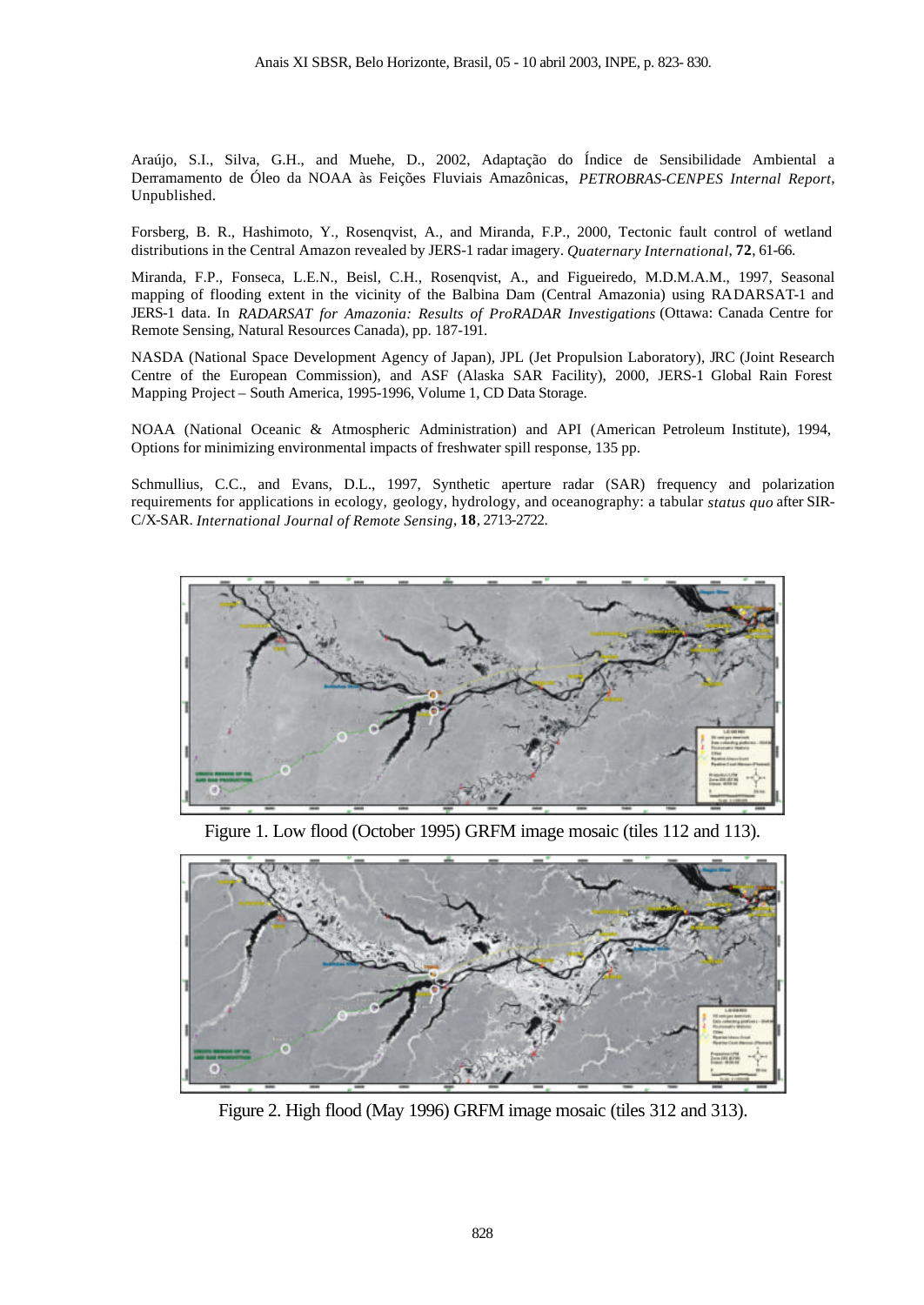

 Figure 3. Daily stage height readings (cm) at Coari (July 1982 to December 1998). Source: National Agency of Electric Energy (ANEEL).



Figure 4. USTC-classified GRFM image mosaic (low flood).



Figure 5. USTC-classified GRFM image mosaic (high flood).